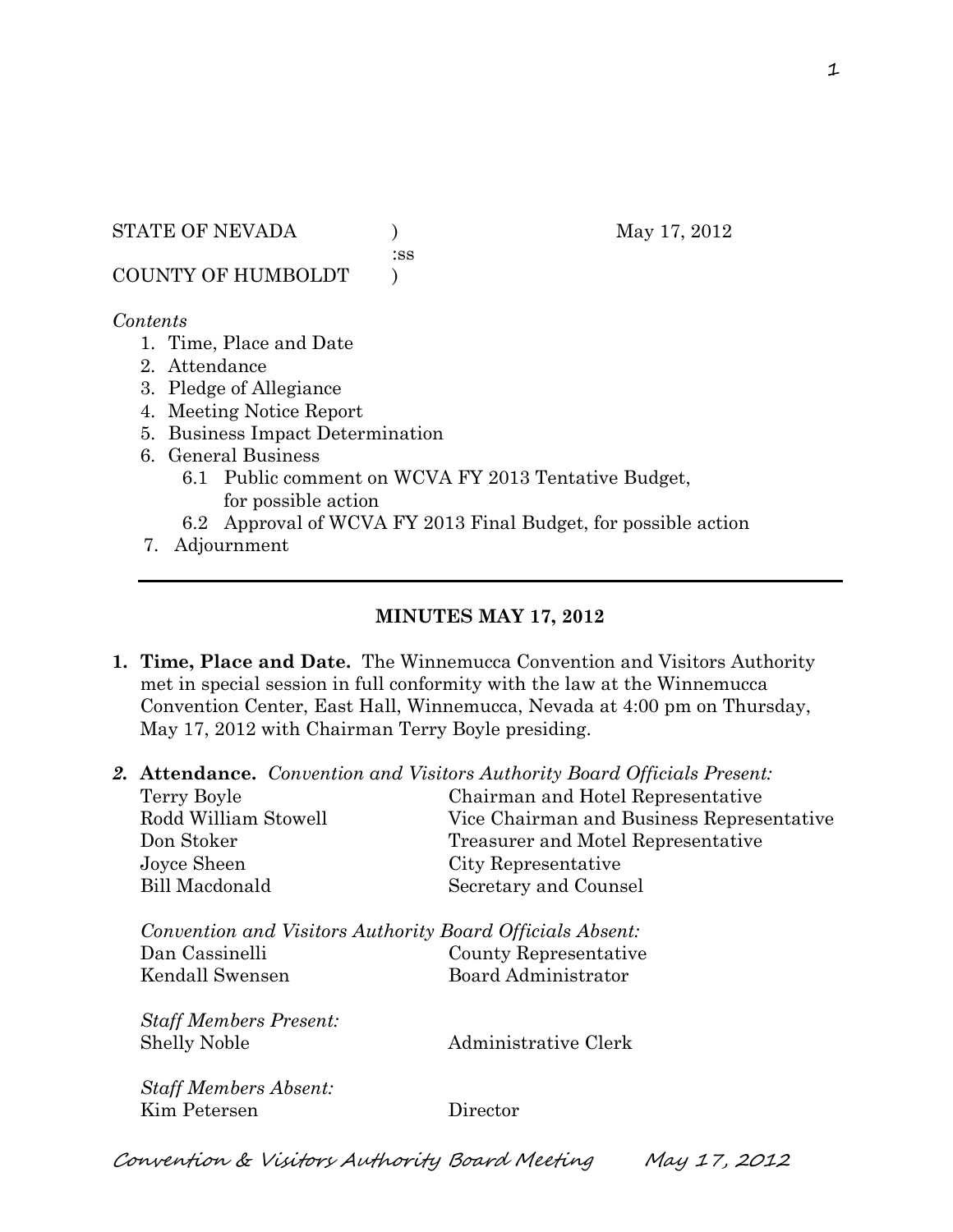*Others Present:* None

# **3. Pledge of Allegiance.**

# **4. Meeting Notice Report.**

Chairman Boyle reported that notice, including meeting agenda, was posted by Shelly Noble by 9:00 am Monday, May 14, 2012 at Humboldt County Library, Court House, Post Office, City Hall and Convention Center West Hall. No persons have requested mailed notice during the past six months.

## **5. Business Impact Determination.** After review of the May 17, 2012 agenda, *Joyce Sheen made a motion that no proposed agenda item is likely to impose a direct and significant economic burden on a business or directly restrict formation, operation, or expansion of a business. The motion carried unanimously, 4-0.*

#### **6. General Business.**

**6.1 Public comment on WCVA FY 2013 Tentative Budget, for possible action**  None.

**6.2 Approval of WCVA FY 2013 Final Budget, for possible action** *Don Stoker made a motion to adopt the WCVA FY 2013 Tentative Budget as the Final Budget with the changes made at the request of the Nevada Department of Taxation and to approve the resolution prepared by Bill Macdonald reflecting this decision. Motion passed unanimously, 4-0.* 

**8. Regular Business. Next Meeting. The Board confirmed the next regular meeting date of Wednesday, June 20, 2012, 4:00 pm.** 

**9. Adjourn.** *Joyce Sheen made a motion to adjourn this meeting. Motion carried, 4-0.* The meeting was adjourned at 4:20 pm to the next regular meeting, or to the earlier call of the Chairman or to the call of any three (3) members of the Board on three (3) working days notice.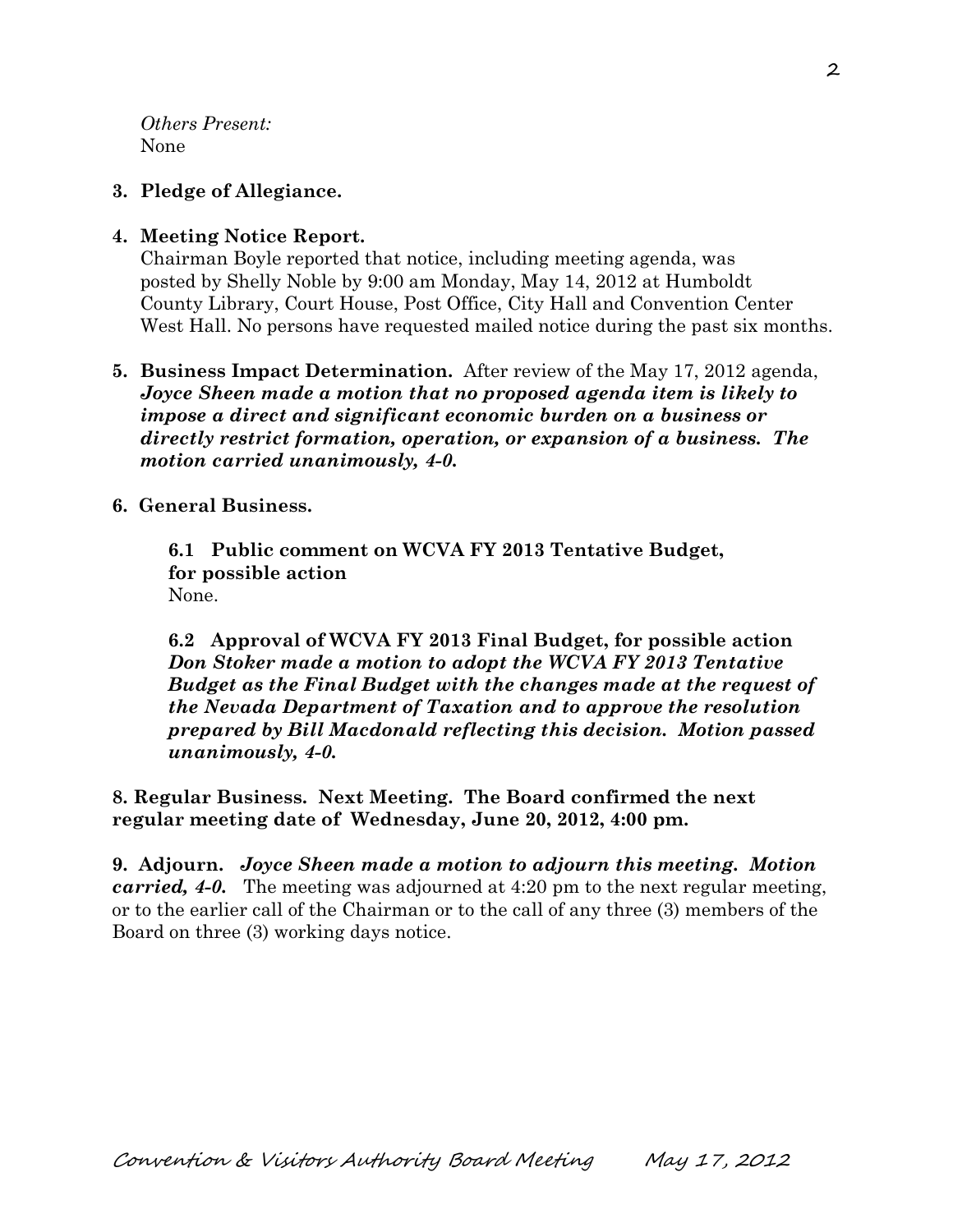Respectfully submitted,

Shelly Noble

APPROVED ON \_\_\_\_\_\_\_\_\_\_\_\_\_\_\_\_\_\_\_\_\_\_\_\_\_\_\_\_, 2012

As written\_\_\_\_\_\_\_\_\_\_\_\_\_\_\_

As corrected \_\_\_\_\_\_\_\_\_\_\_\_\_ Winnemucca Convention & Visitors Authority Board

\_\_\_\_\_\_\_\_\_\_\_\_\_\_\_\_\_\_\_\_\_\_\_\_\_\_\_\_\_\_\_\_ \_\_\_\_\_\_\_\_\_\_\_\_\_\_\_\_\_\_\_\_\_\_\_\_\_\_\_\_\_

Hotel Representative

TERRY BOYLE RODD WILLIAM STOWELL Chairman and Vice Chairman and Business Representative

 $\_$  , and the set of the set of the set of the set of the set of the set of the set of the set of the set of the set of the set of the set of the set of the set of the set of the set of the set of the set of the set of th DON STOKER JOYCE SHEEN Treasurer and Motel Representative City Representative

ABSENT\_\_\_\_\_\_\_\_\_\_\_\_\_\_\_\_\_\_\_\_\_\_\_\_\_\_ DAN CASSINELLI County Representative